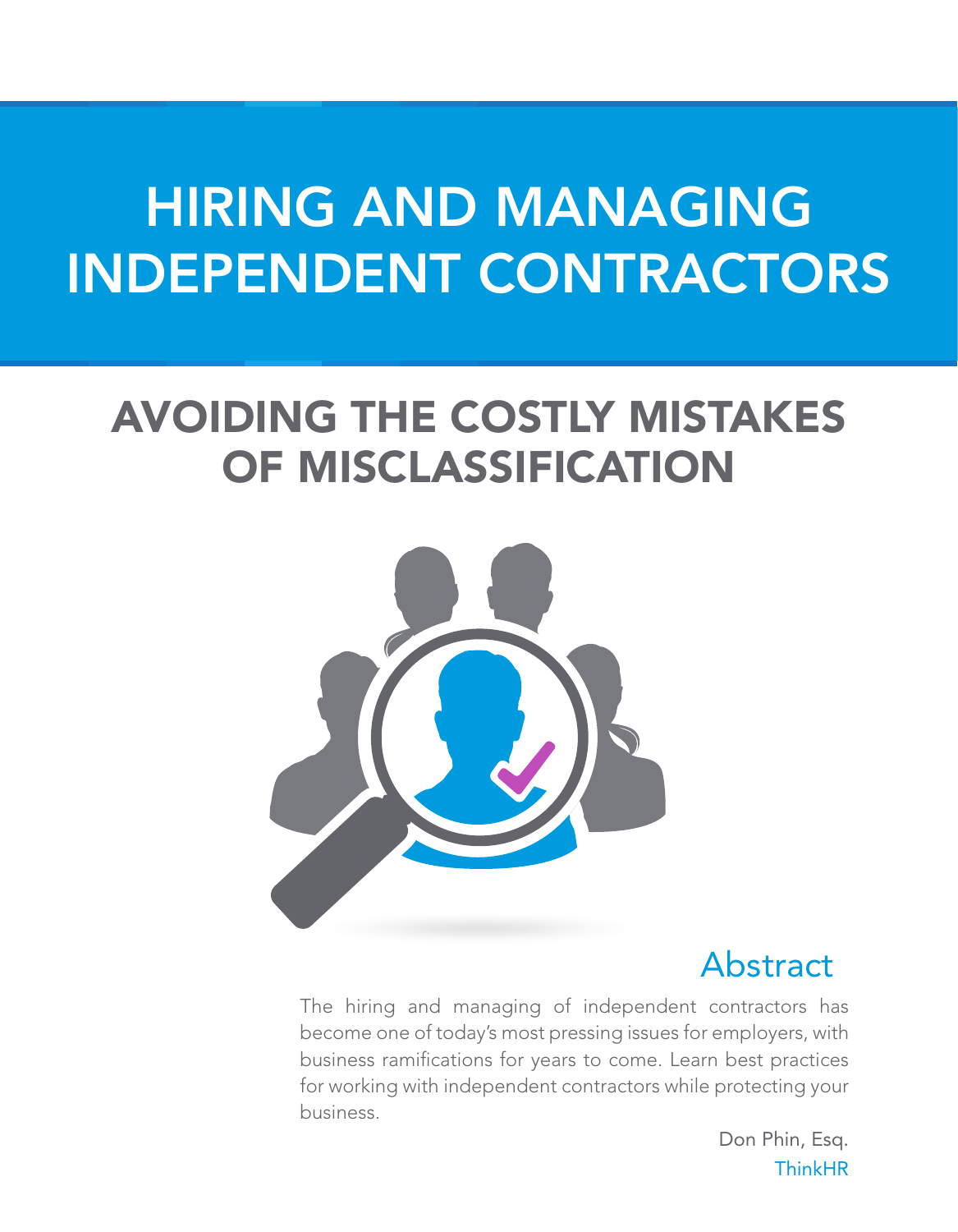## Hiring and Managing Independent **Contractors**

This white paper focuses on one of today's most pressing business and legal issues: the hiring and managing of independent contractors. This issue has exploded in importance with the downsizing of companies, the creation of the virtual company, the increase in the use of consultants and temporary or leased employees, and the formation of strategic relationships. The question most employers ask is whether or not an independent contractor can be considered an employee for tax and liability reasons. The simple answer is that they might be viewed as employees.

This report reviews the definition of what is and is not an independent contractor, and follows with an analysis of various liabilities associated with the different status classifications and how employers can avoid misclassification claims.

#### What Is an Independent Contractor?

#### According to the Internal Revenue Service:

*"The general rule is that an individual is an independent contractor if the payer has the*  right to control or direct only the result of the work and not what will be done and how it *will be done."* 

#### What Is an Employee?

#### According to the Internal Revenue Service:

*"Under common-law rules, anyone who performs services for you is your employee if you can control what will be done and how it will be done. This is so even when you give the employee freedom of action. What matters is that you have the right to control the details of how the services are performed."*

#### Factors

These definitions are representative of most federal and state statutes, most of which specifically direct courts and agencies to construe workers' compensation laws, unemployment compensation laws, wage and hour laws, and other labor laws liberally. The purpose is to extend benefits to persons who arguably come within their scope. The Internal Revenue Service (IRS) and other agencies will cut through any independent contractor agreement they believe is a subterfuge for denying employee status.

The following is a list of factors derived from guidelines used by the IRS, state employment development offices, and the courts in helping to determine whether someone is an independent contractor or an employee. While the most significant factors are shown at the top, each worker is viewed on a *case-by-case basis*, based on each agency's or attorney's agenda, to ultimately determine whether or not the person is an independent contractor. In some industries some of these factors are weighted more heavily than in others.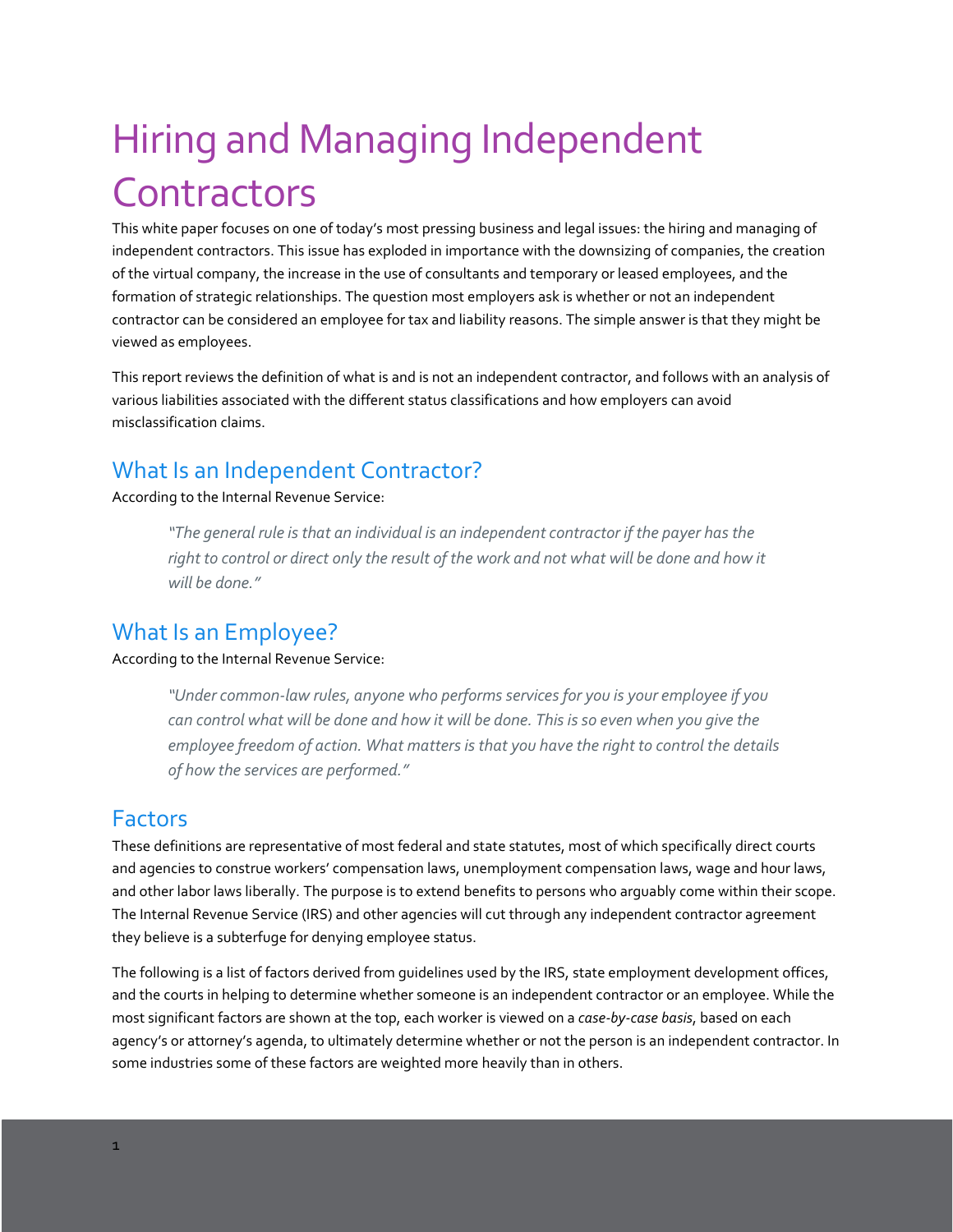The most significant factors are as follows:

- 1. **Control.** This is the single most important factor. As an employer, you can tell an independent contractor what job you need to have done and the results you expect, but not when to work on it or how to do it. It is a question of the extent to which the company exercises control over the details of the work being performed. To what degree has the company provided the worker with instructions or training?
- 2. **Distinct occupation.** Is the worker a skilled artisan, tradesperson, or businessperson who has special training, experience, and education? Is the worker professionally licensed and insured?
- 3. **Supply of resources.** Who supplies the necessary equipment, place of work, and other resources necessary for the worker to perform the job? Does the worker have an office at your company, at home, or somewhere else? Who pays expenses? What investment does the independent contractor have in his or her business?
- 4. **Custom in the locality.** Is the work usually done under the direction of an employer or by a specialist without supervision? How are similar workers treated by other companies in your industry or community?
- 5. **Length of work and method of payment.** Independent contractors are generally paid for the job done and not the hours worked. Method of payment, whether by time or the job, is a significant factor as is the worker's obligation to devote a set number of hours to the work to be performed every week. (Remember, just because someone gets paid a commission doesn't make him or her an independent contractor.)
- 6. **Integration of the worker's job functions into the business.** Is the worker's job required to be performed on an ongoing basis for the company as part of its regular business? Is there a continuing business relationship? If so, the relationship is likely that of an employee. This is where it is best to lease the worker from a temp agency.
- 7. **Conducting or attempting to do business elsewhere.** To what degree does the worker have his or her own business location, business stationery, licenses, and advertise to the public? Is there freedom to work for another company at any time? Are there 1099s from other companies?
- 8. **Eligibility for firing.** An independent contractor cannot be fired so long as a result that meets the specifications of a contract is produced. Likewise, the independent contractor cannot simply leave the job at any time without incurring liability.
- 9. **Opportunity for profit or loss.** Does the worker's profitability relate to personal business management skills, or is it guaranteed as with any wage? Do they receive bonuses or penalties based on certain performance benchmarks?
- 10. **Existence of employees.** How are the people the independent contractor supervises classified? Are they treated as the independent contractor's employees? How are their wages paid? Is there workers' compensation coverage for them?
- 11. **Belief of the parties.** The independent contractor relationship should be spelled out in writing. The IRS is giving greater weight to contractual arrangements.
- 12. **Clear communication of eligibility provisions for employee benefits.** In the wake of the *Vizcaino v. Microsoft* case, courts may be more willing to disregard an independent contractor agreement altogether if benefit eligibility has not been clearly spelled out within the plan itself, and communicated to all workers — employees and independent contractors alike.

There are more factors, but those above are by far the most critical.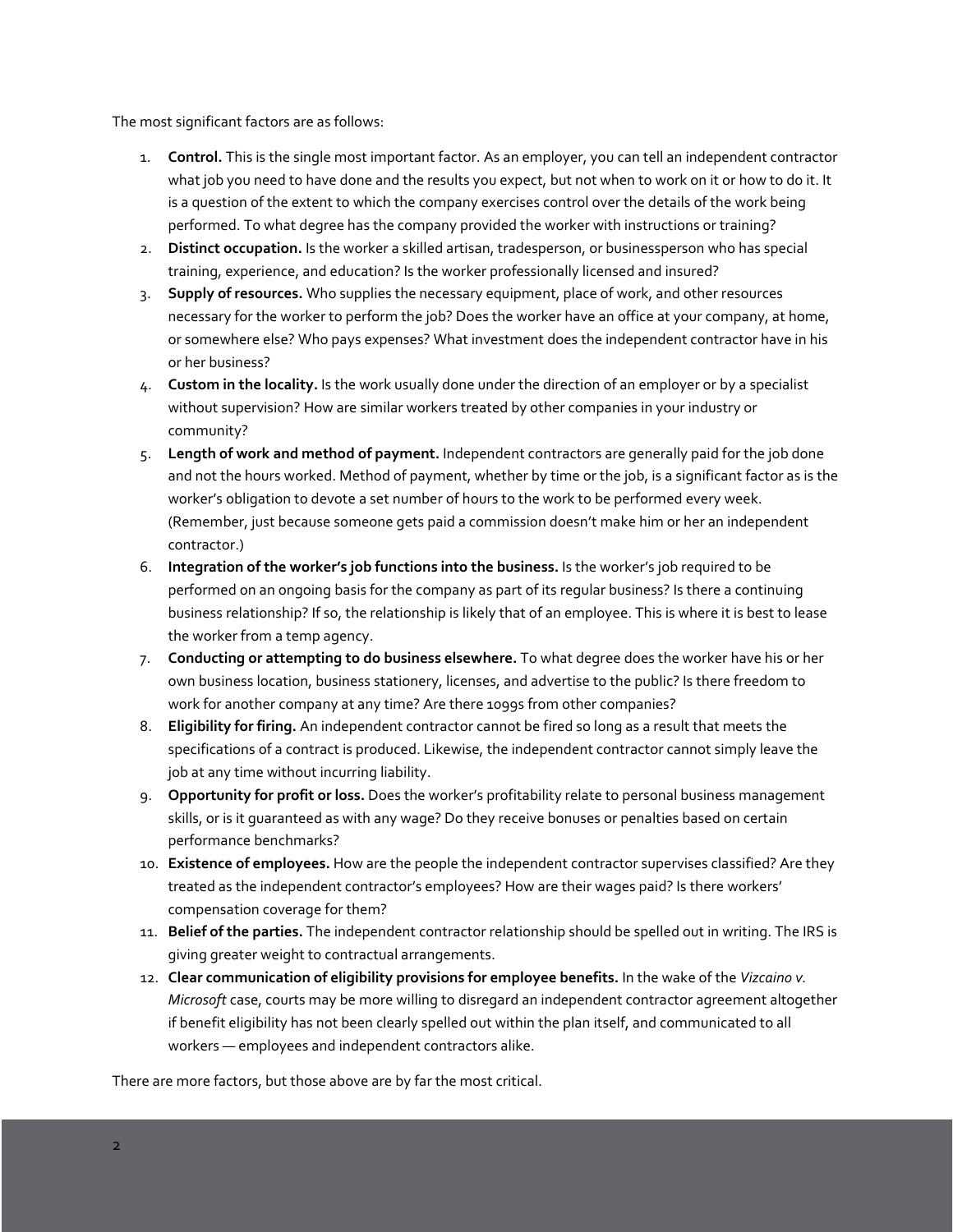#### Why Hire Independent Contractors?

There are many benefits for classifying a worker as an independent contractor. They include the avoidance of various payroll deductions, such as FICA, FUTA, state withholding, federal withholding, state disability taxes, workers' compensation, and unemployment insurance. Independent contractor status eliminates the cost of overtime, accident, life, and health insurance, and pension and profit-sharing benefits. It also eliminates the cost of managing payroll functions, which can be significant. For example, a \$50,000 employee costs over \$4,000 just in FICA and FUTA withholdings alone. The overtime rate would be approximately \$37 per hour. Standard health benefits would cost \$350 per month or more. When totaled, the difference between the classification of that worker could be \$10,000 or more per year. There are also benefits associated with personnel law compliance, flexibility, specialization, etc.; however, the downside of misclassification can be substantial.

#### Misclassification Can Be Costly

If an agency decides you have misclassified that \$50,000-per-year employee, you will not only have to pay the \$4,000 in FICA and FUTA, but you'll also have to pay sanctions of 1.5 percent for not withholding federal income taxes (\$750); a sanction for failure to withhold the employers' share of Social Security taxes, which is 20 percent of 7.65 percent of \$50,000, or \$765. In addition, if the IRS determines that the withholding was willful, the sanction for failing to withhold the income taxes can be equal to the highest rate that would apply to a single person with one exemption, approximately 30 percent of the \$50,000, or \$15,000. The sanction for willful failure to withhold the employee's share of Social Security payment (FICA and FUTA) can total over another \$7,000. As you can see, the costs of misclassification can be substantial.

Misclassifying an employee may also result in significant penalties under the Affordable Care Act (ACA). Under the ACA, employers may be subject to "failure to offer" penalties of \$2,000 per year times the total number of fulltime employees (minus the first 30 full-time employees) if misclassification results in a failure to offer coverage to 95 percent of those deemed to be the company's full-time employees and just one such individual obtains subsidized exchange coverage. Employers may also be subject to "insufficient coverage" penalties of \$3,000 per year for each misclassified full-time worker who actually obtains subsidized exchange coverage because the employer coverage is either unaffordable or does not provide minimum value.

According to the IRS, there are millions of misclassified independent contractors, costing the government as much as \$30 billion in lost revenue. According to an IRS study of 1,200 instances in which employers claimed the work was done by independent contractors, more than 90 percent of the contractors were reclassified as employees. The average back-tax bill for guilty employers is approximately \$3,000 per employee, with some employer liabilities easily exceeding \$100,000. During a recent set of IRS audits, the average misclassification assessment was more than \$68,000 per employer. And, this does not include state taxing penalties and other exposures of significance.

From our findings, most complaints are brought to the attention of agencies when a single employee files a claim, usually one who has been terminated or not paid taxes. Once the agency has been alerted to the treatment of an employee as an independent contractor, it will not only look to see how other employees at the company have been treated, but also notify other agencies that have an interest in the classification issue. Soon a number of agencies are ready to assess fines, and an attorney may be ready to serve your business a class-action lawsuit.

Often, entrepreneurs and small businesses will hire secretaries or assistants and try to label them independent contractors to avoid paying workers' compensation and payroll taxes. Other companies will lay off employees and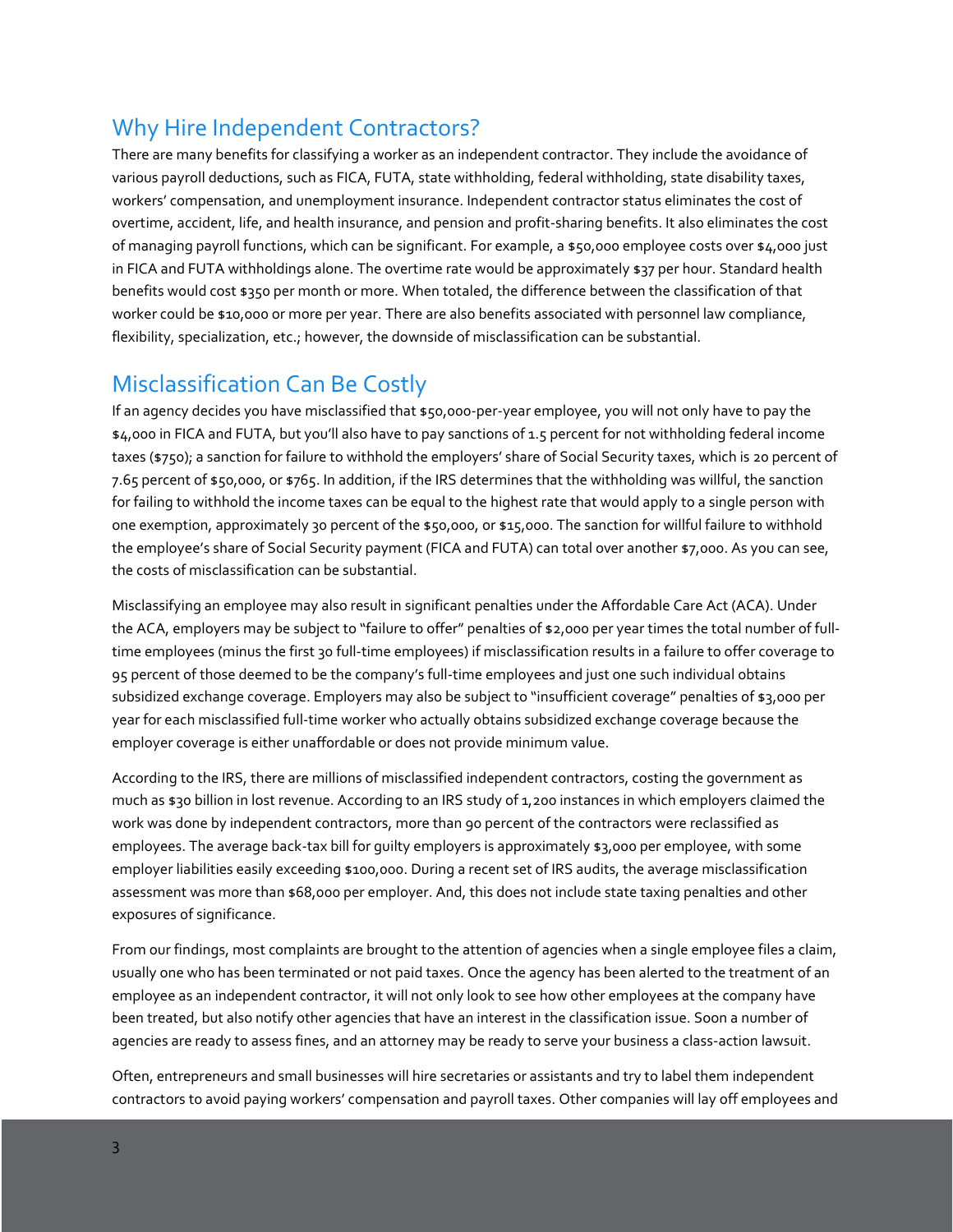then hire them back as consultants to perform essentially the same tasks they were doing when they were employees. This is, very simply, a formula for disaster.

For example, assume the secretary or assistant causes an automobile accident while doing work for the company. Assume that, as a result of this accident, he or she is disabled and unable to go back to work. Also assume people in the other car are hurt. Under this scenario, the company will be sued for the negligence of the "independent contractor" under the theory that the status is a subterfuge because the employer at all times retained control over work performance, etc., and thereby more properly should have defined him or her as an employee for liability purposes.

Since the employee is now unemployable, unemployment and workers' compensation claims are likely to state the individual should have been classified as an employee. If the independent contractor is found to be an employee and the company does not have workers' compensation coverage, then the company can be exposed to payments that its carrier would normally make if it were insured (e.g., physical therapy, vocational rehabilitation). In addition, the company will also be penalized by the state. This exposure alone can easily exceed \$100,000.

Then, because the company classified the independent contractor as such, it may have created an argument for its insurance company to deny insurance coverage*.* Using the company's own classification, the insurance company can claim that the independent contractor is not covered under the company's liability insurance — only employees are.

Next, because of a newly difficult financial position, it is likely the independent contractor will not be able to pay all taxes when they become due and will claim it is the fault of the employer for not withholding sufficient wages, including the 7.65 percent payment required for Social Security, spurring the IRS and other agencies to become involved. There is also the inevitable claim for overtime, which can go back for two or three years and may include double damage penalties.

#### **This is not an unlikely scenario.**

In fact, this example was drawn from actual cases. In the end, on top of being sued by a third party, the company is penalized by the IRS, state taxation authorities, workers' compensation authorities, and required to pay workers' compensation benefits out of its own pocket — benefits its carrier would normally have made.

The status of someone as an independent contractor or employee has further repercussions, including, but not limited to, licensing statutes, permit requirements, antidiscrimination statutes, laws governing minimum wages, maximum hours, overtime, and employment of minors, workers' compensation, labor relations, insurance law, as well as the responsibility for the torts created by the worker in the scope or course of the contract. For workers' compensation and tort liability purposes, independent contractors and leased or temporary employees may have "dual employment status," meaning they are considered both your employee and someone else's.

A worker's status as an employee can also affect whether or not he or she is covered by your insurance or pension and profit sharing plans. This may result in breach of fiduciary duty claims, ERISA (Employee Retirement Income Security Act) violations, as well as penalties for failing to include the employee in any benefit plan.

#### IRS Determinations

The IRS provides a manual as guidance to auditors for determining whether a worker is an independent contractor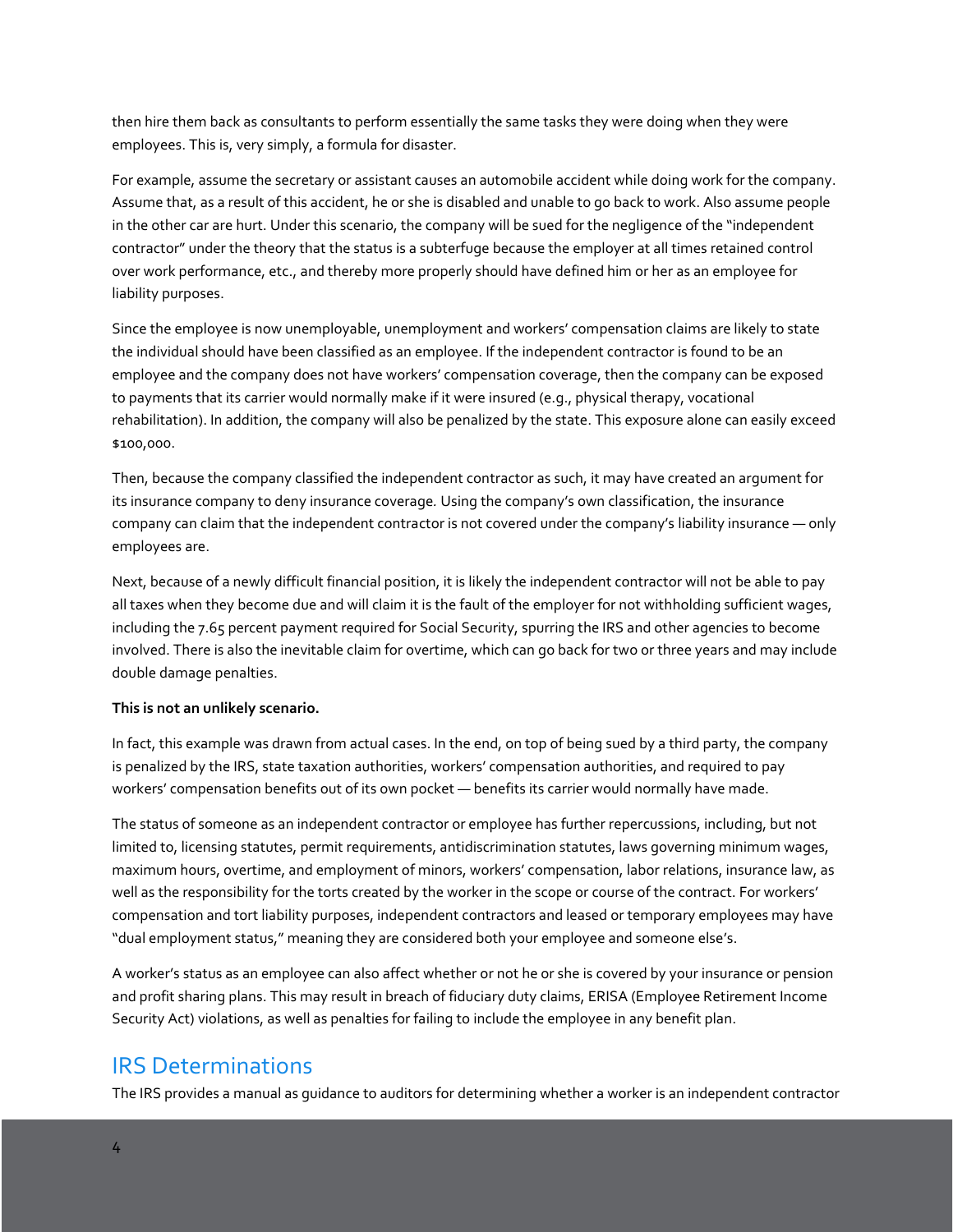or an employee. In the past, the IRS has been reluctant to accept the designation of an independent contractor; however, this may be changing in light of today's business realities. Some of the highlights of the guidelines are as follows:

- 1. The IRS is giving more weight to written contracts that designate the worker as an independent contractor. While contracts in and of themselves are not sufficient to determine a worker's status, the IRS now states that if the evidence is so balanced that a judgment could be made either way, a written contract may be one way to resolve the issue.
- 2. In the past, the "time and place" of work were important issues for the IRS in determining a worker's status. If the work had to be done at a certain time, the IRS usually interpreted that as evidence of "control" and, therefore, concluded the worker would be considered an employee. The IRS now allows that some work, by its nature, must be performed at a certain place and a certain time. This would have no impact on a worker's status.
- 3. The IRS now recognizes that by advertising a service to the public, a worker demonstrates that he or she is an independent contractor. These advertisements need not be in the newspaper or yellow pages, but can be by word of mouth, personal networking, etc.
- 4. The manual now makes distinctions between "suggestions" and "instructions." Instructions to a worker are considered evidence that a worker is an employee. However, the IRS now accepts that "suggestions" to a worker, which may or may not be followed, could be construed as evidence that a worker is an independent contractor.
- 5. The IRS acknowledges that having a worker wear a uniform will not weigh heavily in determining a worker's status.

Some provisions in the IRS manual make it more difficult for professionals, such as accountants, engineers, and consultants to claim independent contractor status. They are as follows:

- 1. The manual states that being paid an hourly wage is generally sufficient evidence to warrant a finding of employer-employee status, even though hourly wages are how most professionals such as accountants and consultants are paid.
- 2. The IRS ruled that making a significant investment in business facilities is evidence of independent contractor status. However, the IRS does not consider items that also have a personal use, such as computers, to be a significant investment.

A company can usually avoid a penalty for misclassification if it had a "reasonable basis" for that classification. The manual states a "reasonable basis" can be gained by consulting an attorney or accountant with expertise in the area.

Technically, this manual is not a policy statement by the IRS, but most attorneys and accountants are assuming that the manual accurately reflects the IRS' position on the subject.

### Liability for Independent Contractors

One of the upsides to using independent contractors is that you are generally not liable for their actions unless you have negligently hired them or, in the alternative, they are involved in "inherently dangerous" work. For example, security guards work in "inherently dangerous" work. If one of those security guards negligently injures someone, you can be held responsible along with them. In certain states you may face responsibility for the acts of unlicensed contractors. For example, in California, a party who hires an unlicensed contractor becomes the statutory employer of the contractor's workers and therefore legally liable for their actions.

An important distinction is that workers' compensation coverage covers employees, not independent contractors. Therefore, you can be subject to direct liability for injuries to these workers. For example, if an independent contractor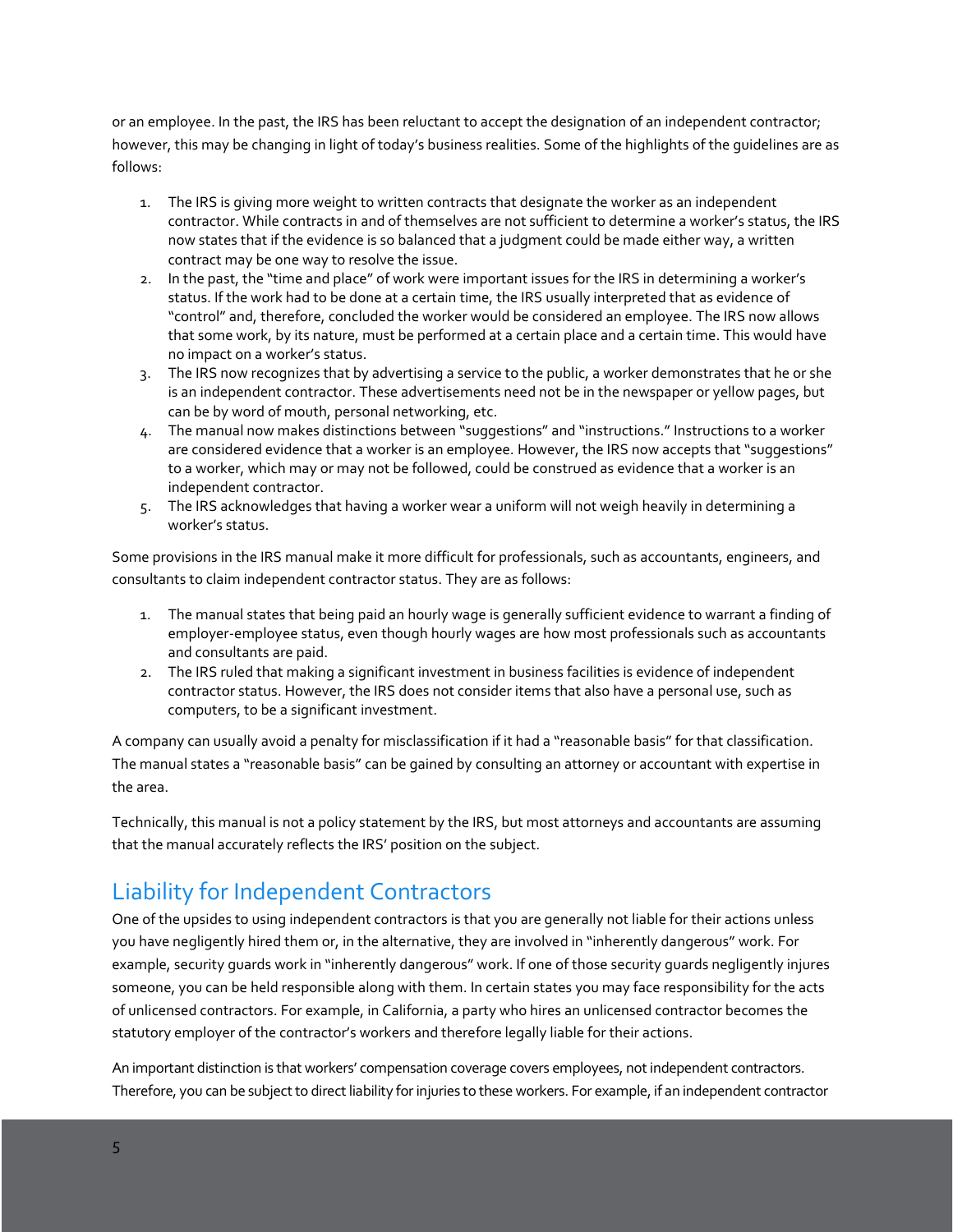gets hurt on the job, you may not be protected by your workers' compensation liability policy and that independent contractor may sue you directly. Again, it is important to make sure any independent contractors have insurance coverage for any of their possible torts as well as workers' compensation coverage for any of their employees.

#### Statutory Employees

Statutory employees occupy a middle ground between independent contractors and regular employees. Statutory employees are treated as employees for taxation purposes, but also have the opportunity to file Schedule C's and allow for business-related deductions. Occupations considered statutory employees include fulltime life insurance salespeople who primarily work for one insurance company, certain drivers, traveling salespersons, and home workers who work on a contract or piecework basis, in their own homes, or in the homes of others. (Remember, FedEx and other employers have been fined for misclassifying their drivers as independent contractors. This is a tricky area and professional advice is recommended.) Again, they are entitled to deduct their business expenses on Schedule C, but must still pay income taxes on their net income since their employers are not required to withhold income taxes from their pay. The employer does, however, pay their self-employment tax (FICA).

### *Vizcaino v. Microsoft Corp.*, Setting the Stage for Today's Cases

In 1989 and 1990, the IRS conducted audits of Microsoft Corporation and found that a number of workers had been misclassified as independent contractors when they were in fact full-fledged employees with Microsoft, at least for tax purposes. Despite having signed agreements stating they were independent contractors, these workers worked on teams with regular Microsoft employees; they shared the same supervisors; they sometimes performed identical functions; they worked similar hours; they had admittance cards just like the regular employees; they worked at Microsoft-owned facilities; and they had access to the same office equipment and supplies as regular employees did.

Microsoft agreed to reclassify these workers as employees. This prompted a number of these misclassified employees to file a class-action lawsuit against Microsoft, to recover what they argued were wrongfully withheld benefits, including those accruing from an employee stock purchase plan and a 401(k) plan.

In *Vizcaino v. Microsoft*, the Ninth Circuit Court held that independent contractor agreements notwithstanding, the workers were indeed "common law employees" and were entitled to the benefits. Although the IRS reviews the practices of each business independently, this case has impacted how employers classify their workers, and how they administer benefit plans.

In the *Microsoft* case, even though the workers had signed independent contractor agreements, the court held that the wording of the benefit plans was ambiguous with respect to which workers were full-fledged employees and which were independent contractors. In essence, the court disregarded the agreements and focused on the wording of the plans.

In light of this and court decisions since this case, employers need to review eligibility criteria for participation in all benefit plans to assure the plans provide a legal basis for excluding independent contractors or contingent workers. All contractual agreements with independent contractors should include specific waivers of participation in employee benefit plans. Moreover, such a waver must not be dependent on the worker's status as an independent contractor or contingent employee, because that status itself may be called into question when other facts are considered.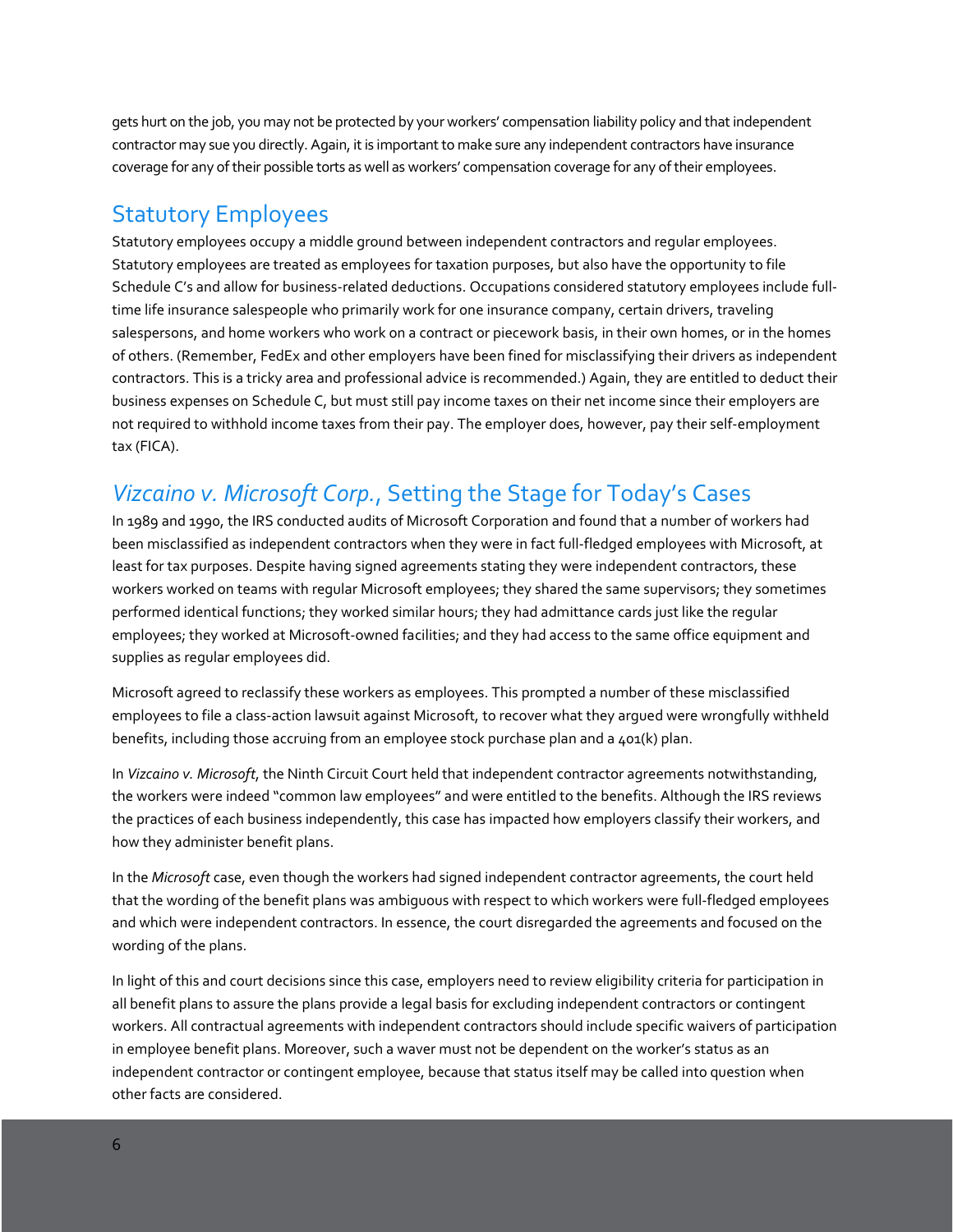In addition, all benefit plans must contain a clause clearly stipulating that contingent workers are not eligible for the benefits. This clause and the clause in the independent contractor agreements may be worded as "mirrorimages" of each other; that is, they may refer the reader back to the appropriate clause in the other document.

Finally, all this needs to be clearly communicated to all workers, regular employees and independent contractors alike. Unless this communication has taken place, the presumption may be that a firm's independent contractors were unaware that they were not entitled to employee benefits.

### Misclassification Protection Checklist

- Do not have independent contractors go through the same hiring process you use for employees. For example, do not use a job application.
- When you hire independent contractors, temporaries, or outsourced employees, make sure to request a resume and interview them, check their references, and conduct background checks.
- Make sure your agreement is in writing. Be sure to address the essential factors set forth above, including the issues of control, place of employment, tools to be utilized, etc., in the agreement. Be sure it contains "work for hire" language. Have the final draft reviewed by an attorney.
- $\Box$  Pay attention to the wording of all benefit plans, including health, vacation and sick leave, profit sharing, stock purchase plans, pension plans, and 401(k) plans, particularly with respect to which workers are eligible for the plans and which workers are not. Insert a clause into each plan that specifically excludes independent contractors. Then make sure these changes are reflected with a "mirror image clause" in the agreement you ask these workers to sign. Consult an attorney as to the proper wording of these clauses.
- $\Box$  Obtain a business card, advertisement, brochure, business license, and 1099 from the independent contractor and retain them in your files.
- $\Box$  File an IRS 1099 form for the independent contractor's wages.
- $\Box$  Keep the independent contractor's file separate and apart from company personnel files.
- If in doubt, obtain an advance IRS classification ruling by filing form  $SS-8$ .
- Obtain proof of workers' compensation insurance coverage and general liability coverage from the independent contractor and save it, or make sure they are covered under your policy.
- $\Box$  Obtain proof of an employer identification number (EIN), and use it on all payments to the independent contractor.
- $\Box$  Make sure the independent contractor invoices you for payment.
- $\Box$  Make sure the independent contractor is not reimbursed for expenses and that they pay for them directly.
- Do not allow independent contractors to hold themselves out as company employees. Their names should not appear on company letterhead, brochures, business cards, or other materials unless it is specifically indicated that they are an independent contractor, independent representative, affiliate, etc.